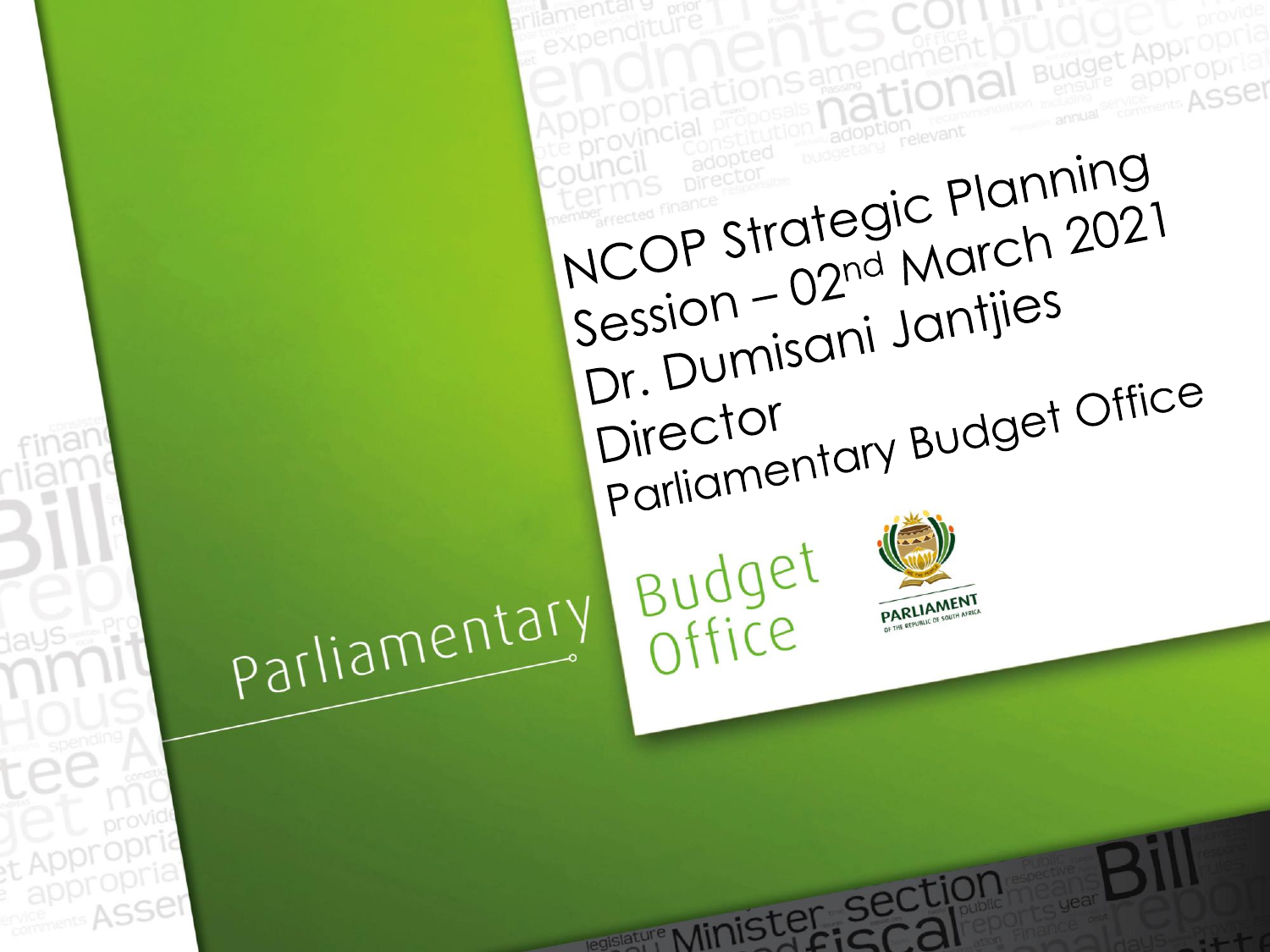# **Outline**

- Introduction
- National Budget Process
- Parliament Budget Process
- Money Bills and Related Matters Act
- PBO Organisation Structure
- Core Functions and Outputs
- PBO Workflow Process
- Considerations for Research and Analysis
- PBO-2021Budget Analysis Briefings
- Key Considerations and NCOP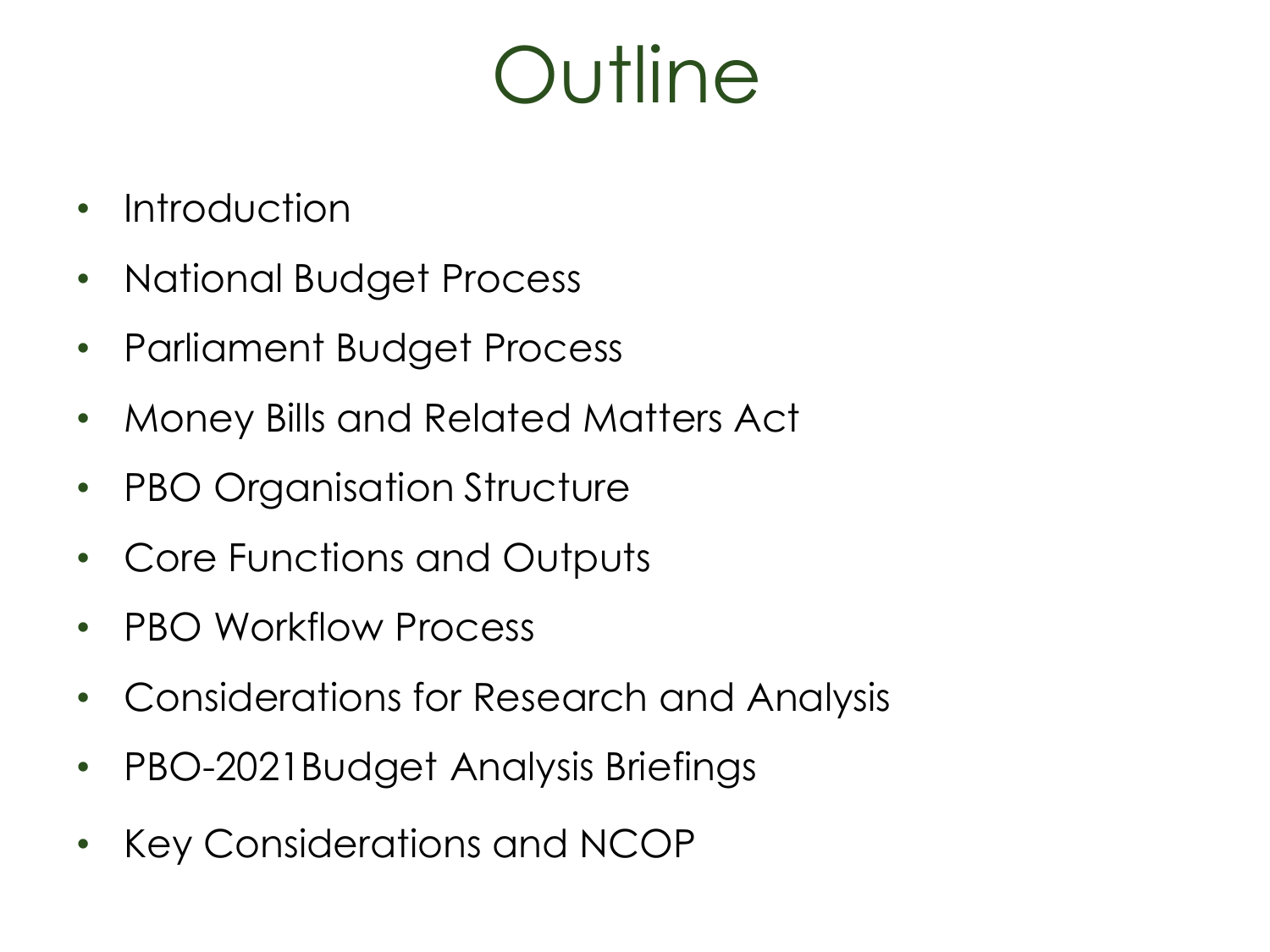# Introduction

- The Parliamentary Budget Office (PBO) was established in terms of Section 15 of Money Bills and Related Matters Act 2009 as amended in 2018
- Established to support the implementation of the Money Bills and Related Matters Act; in particular support Finance and Appropriations Committees on both Parliament Houses; but other Committees and MPs subject to availability of capacity
- PBO offers independent and objective advice and analysis to on money bills and other bills presented by the Executive; and any other documentation or reports with public finance implications
- PBO conduct research and analysis on behalf of Parliament Committees on matters with public finance implications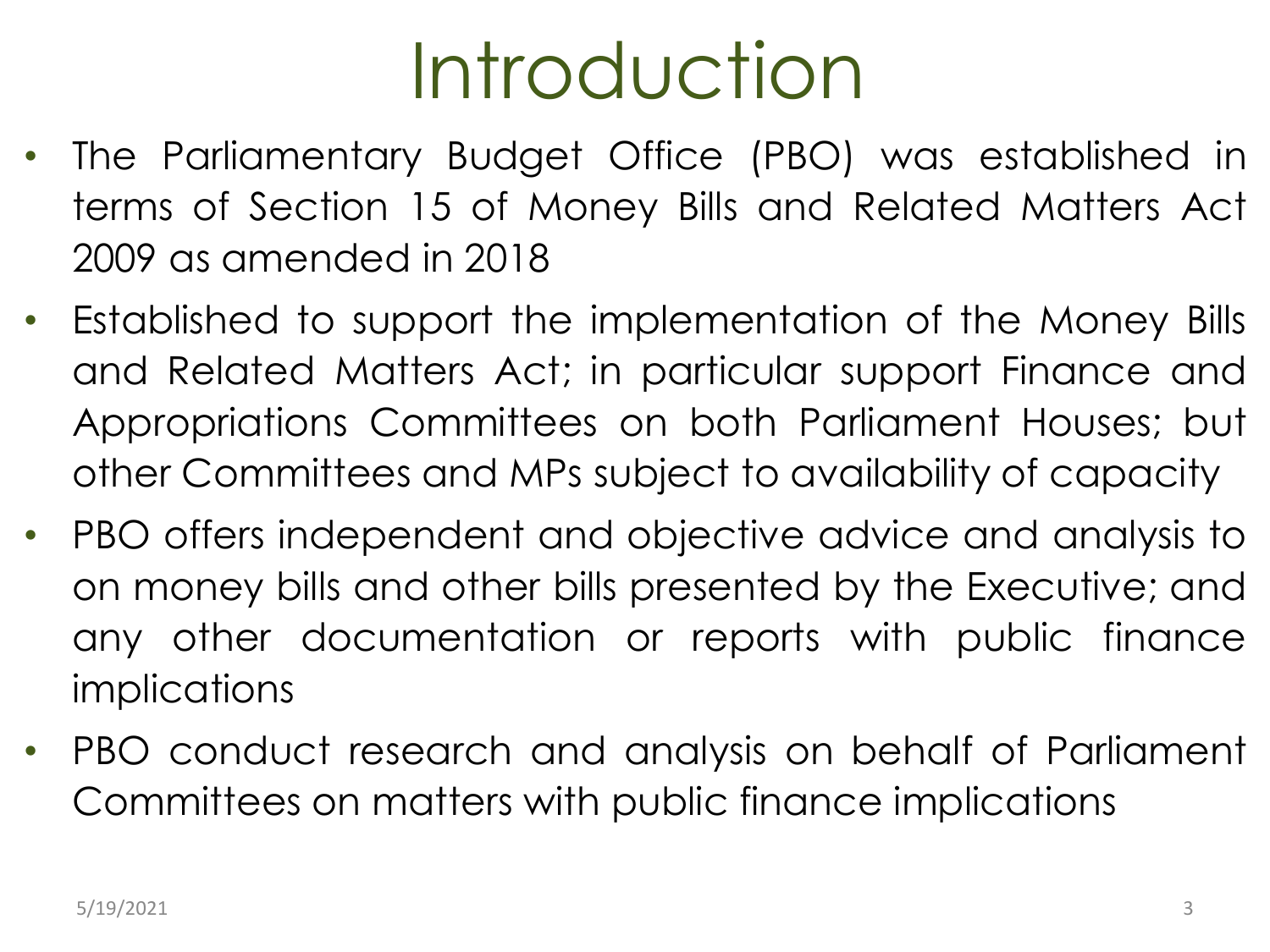### National Budget Process

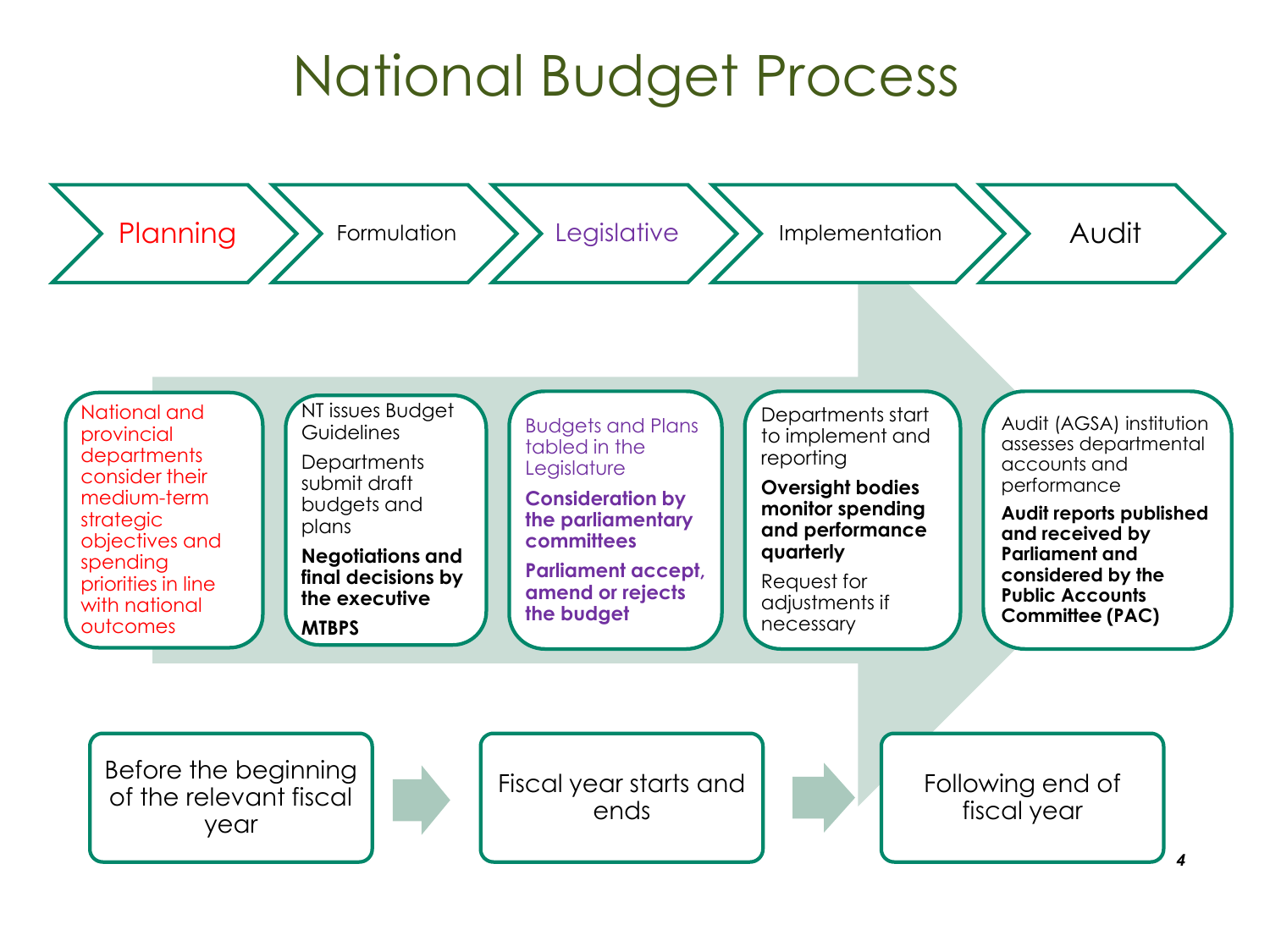## Parliament Budget Process

#### **Executive**

- •Minister of Finance (MoF) tables budget documentation in February:
- •Division of Revenue Act (DORA), Appropriation Bill, Estimates of National Expenditure and Budget Review

#### **Finance Committees**

- Consider and hold public hearing on proposals by MoF (PBO give input)
- •Report to accept or amend Fiscal Framework, in reasonable time after of budget presentation, usually in March

#### **Appropriations Committees**

- •Report to adopt DORA, 35 days after adoption of Fiscal Framework; in April
- •Hold public hearing on DORA, FFC give input (PBO give input)
- •Adopt Appropriations bill within 4 months, usually after June

#### **Mid-year -(Finance and Appropriation Committees)**

- •Mid year adjustments in October;
- •Medium Term Budget Policy Statement (MTBPS)
- •Revised Fiscal Framework (Finance Committees)
- •Tax and Revenue Proposals

#### **Auditing**

- •Budget Review and Recommendations Reports considered by Parliament;
- •AGSA audit financial statements and performance reports considered
- •Publication of Audit Reports and Revision by Parliament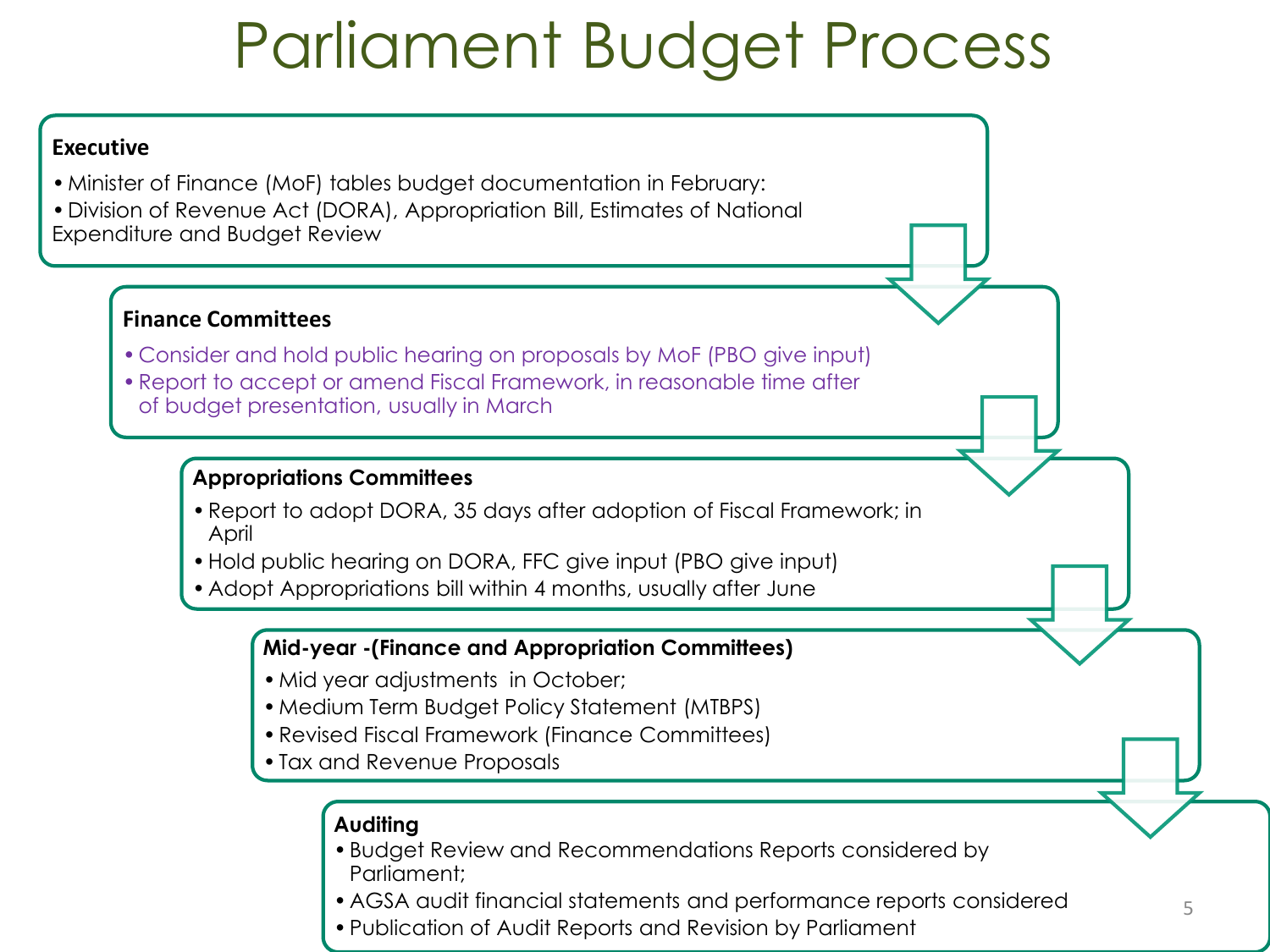### Money Bills Amendment Procedure and Related Matters Act 2009

- The Act came into effect in April 2009
- It gives Parliament powers to amend the budget and other money bills before it
- Each House established a **Committee on Finance** to consider and report on:
	- The national macroeconomic and fiscal policy
	- Amendments to the fiscal framework, revised fiscal framework and revenue proposals and Bills
	- Actual revenue published by the National Treasury
	- Any other related matter set out in this Act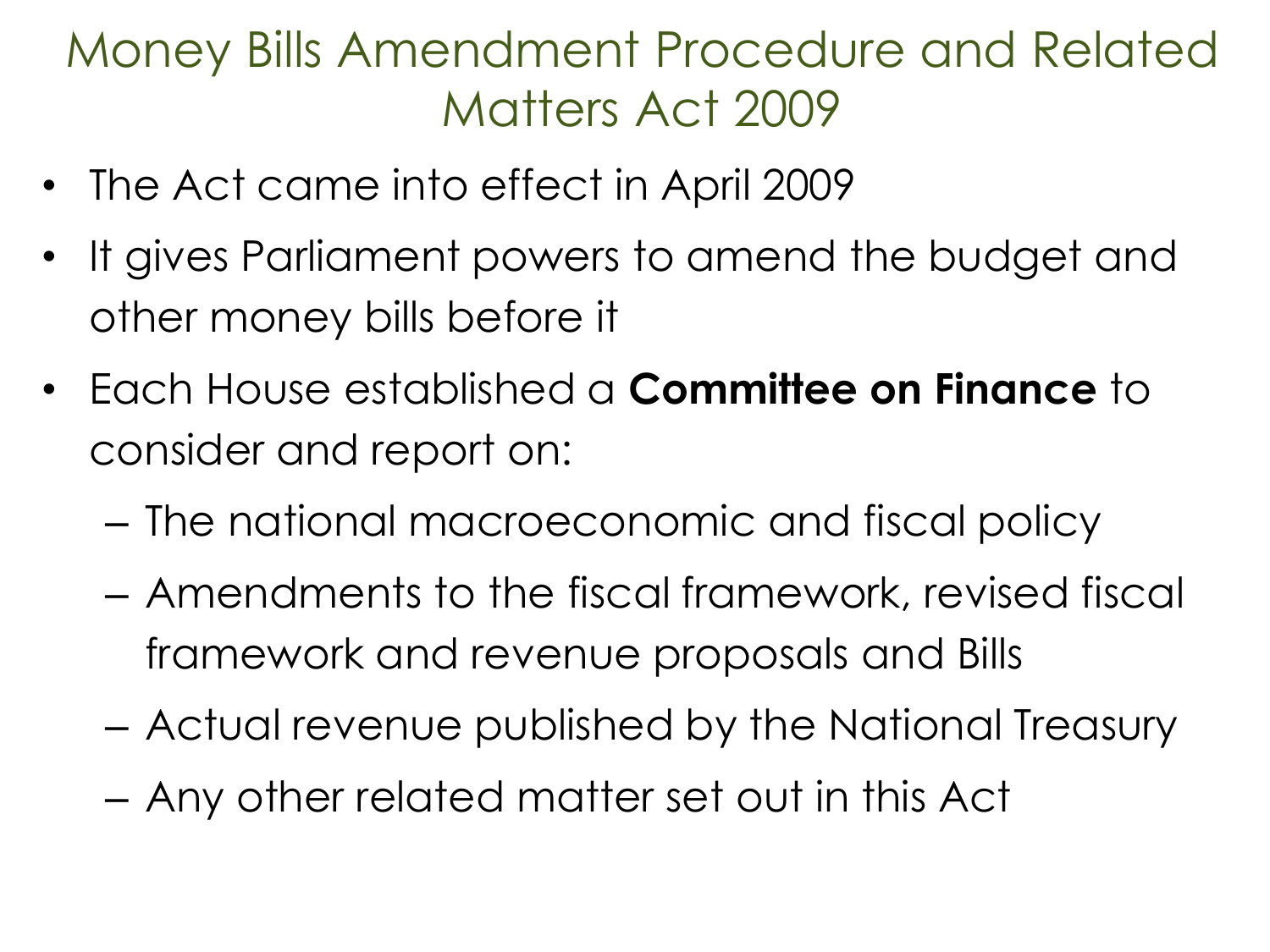### Money Bills Amendment Procedure and Related Matters Act (cont.)

Each house established a **Committee on Appropriations** to consider and report on:

- Spending matters
- Amendments to the Division of Revenue Bill, the Appropriation Bill, Supplementary Appropriations Bills and the Adjustments Appropriations Bill
- Recommendations of the Financial and Fiscal Commission
- Reports on actual expenditure published by the National Treasury
- Any other related matter set out in this Act

The Act also establishes a Parliamentary Budget Office (PBO) to assist Members with the implementation of the Act in terms of the Parliamentary budget process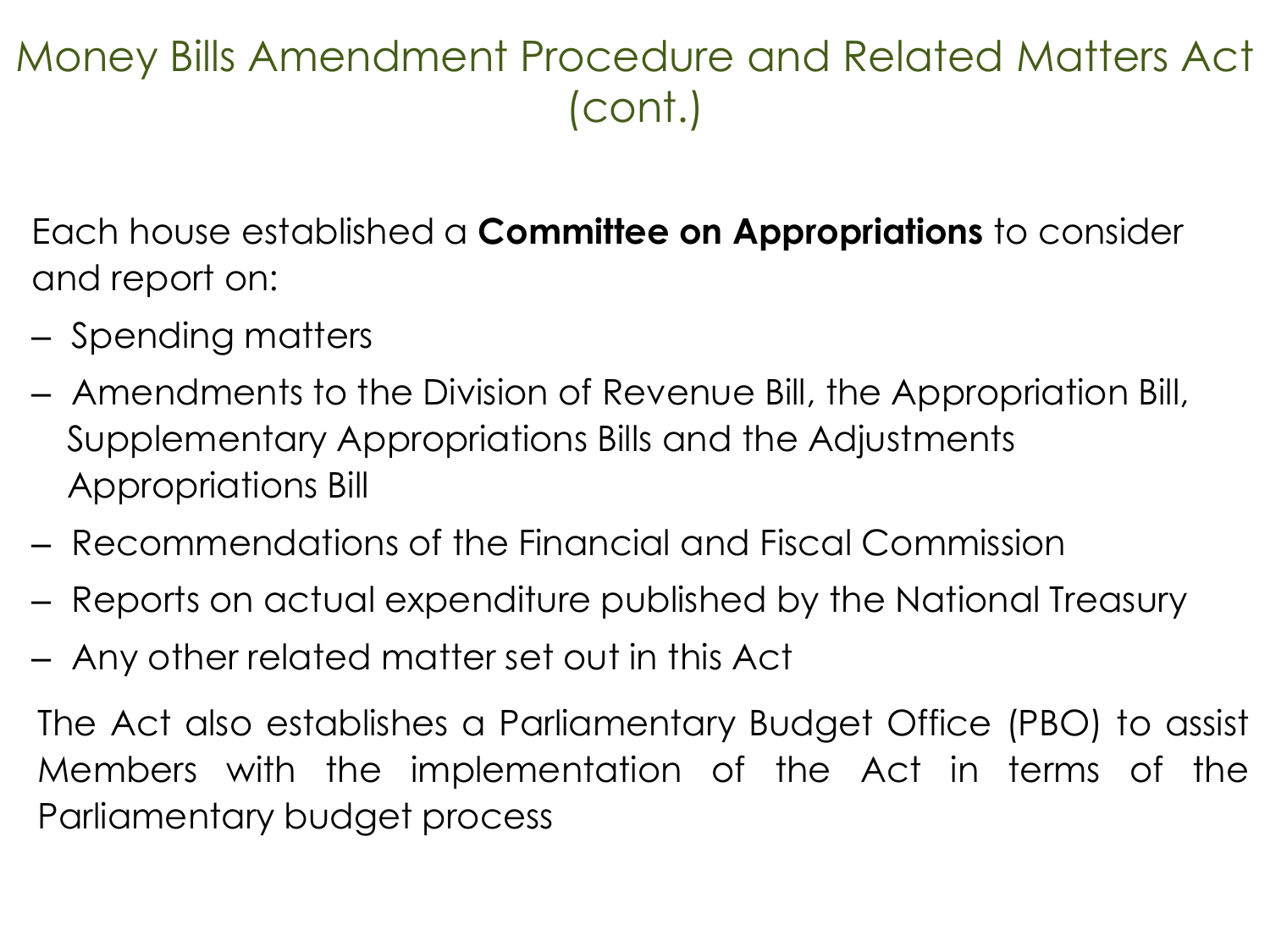#### Money Bills Amendment Procedure and Related Matters Act (cont.)

- Established the PBO as a *juristic person*
- The Director is the Accounting Officer of the PBO, and accountable to Parliament
- The Director, in consultation with the Advisory Board (2 House Chairs and 4 Chairs of Finance and Appropriations Committees) determine the structure and conditions of service of the PBO
- The transfer of funds to PBO from Parliament will be in accordance to the Financial Management Act of Parliament
- The PBO may obtain information from any organ of state or person that derives funds from the National Revenue Fund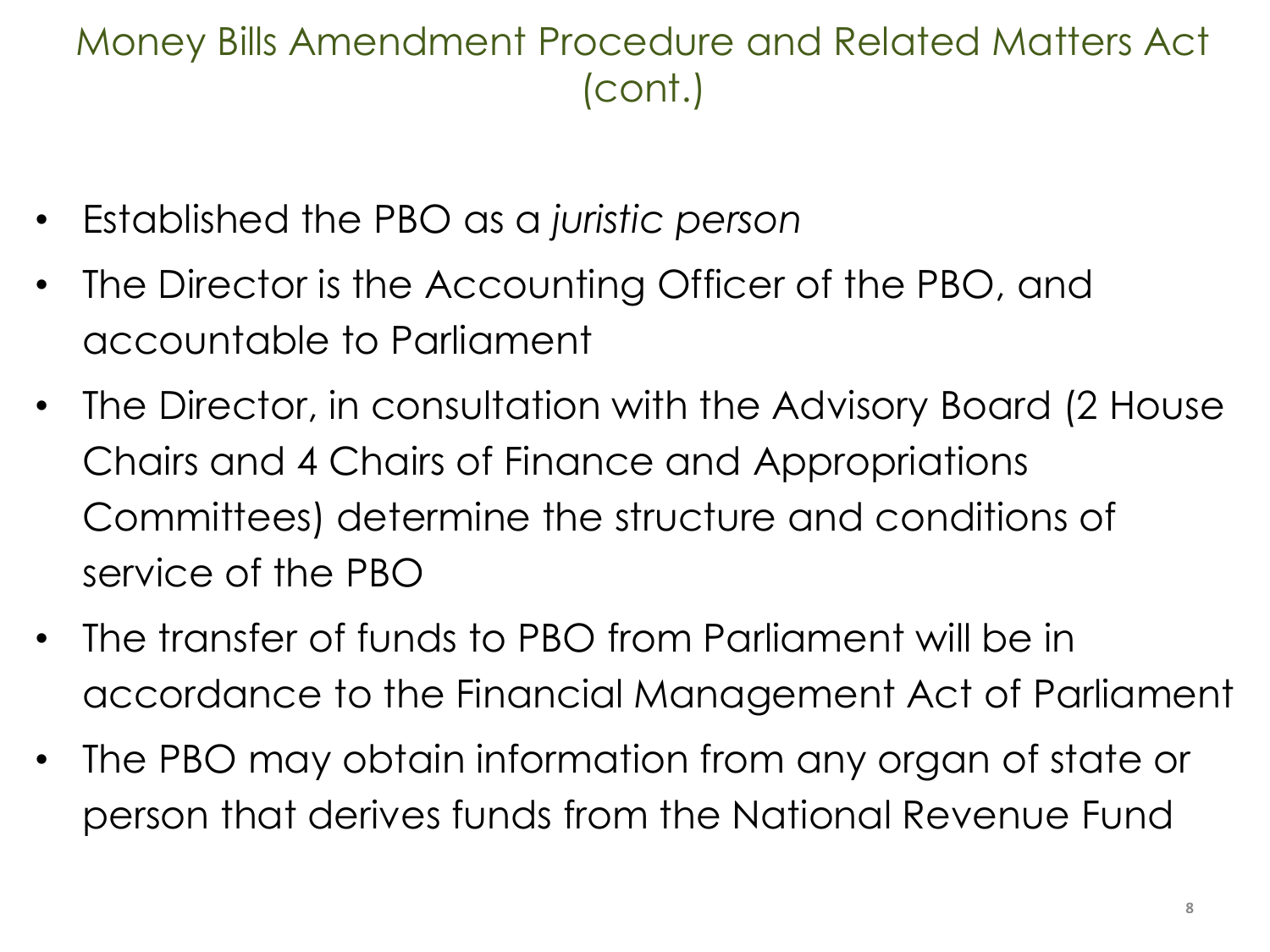## PBO Organisational Structure

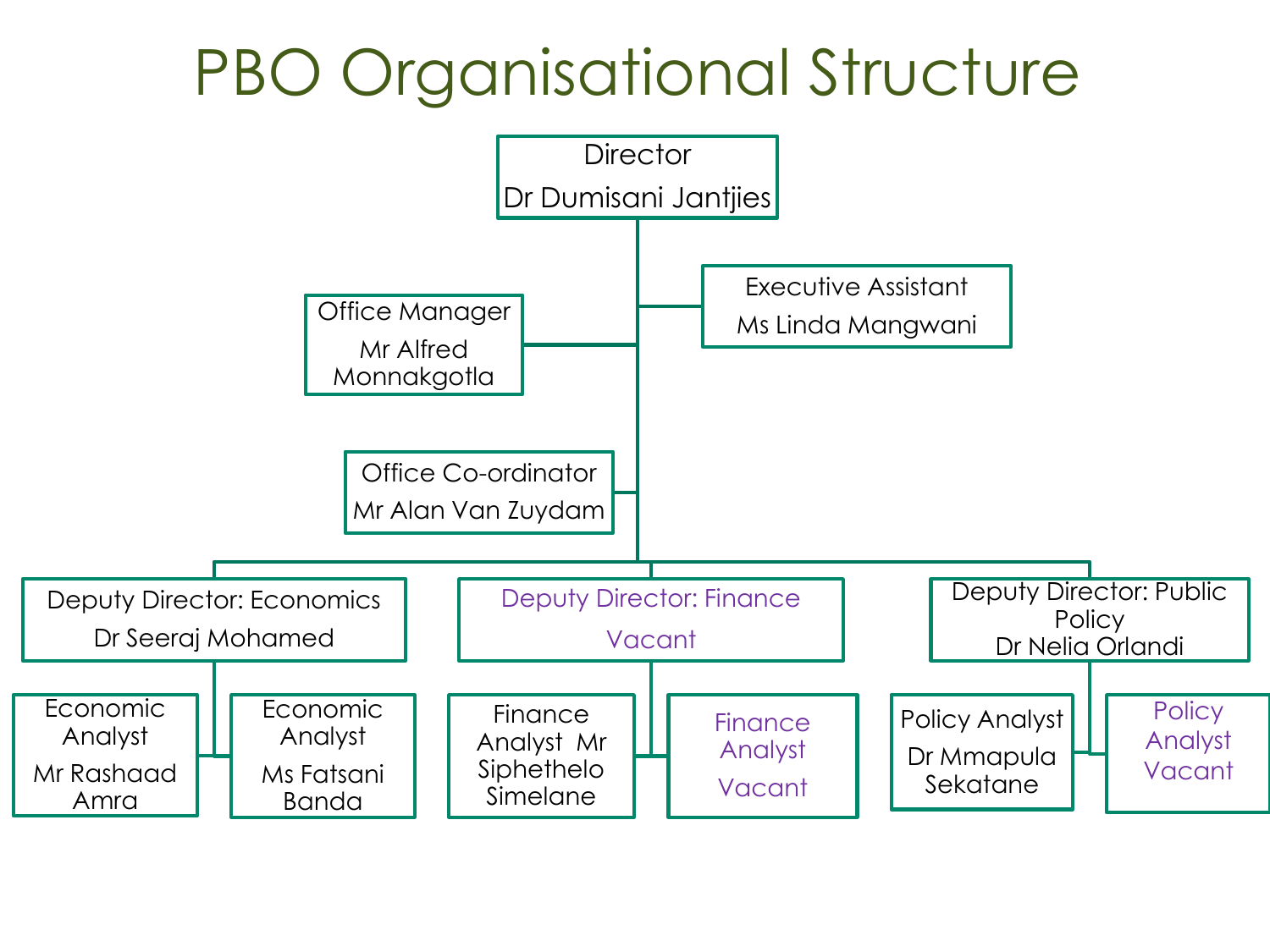## Core functions of the PBO

- Undertaking research and analysis for the 4 Committees, and other MPs
- Annually providing reviews and analysis of the documentation tabled in parliament by the executive in terms of the act
- Providing advice and analysis on proposed amendments to the Fiscal Framework, Division of Revenue Bill and money Bills and on policy proposals with budgetary implications
- Monitoring and synthesising matters and reports tabled and adopted in a House with budgetary implications, with particular emphasis on reports by other committees
- Keeping abreast of policy debates and developments in key expenditure and revenue areas
- Monitoring and reporting on potential unfunded mandates arising out of legislative, policy and budgetary proposals
- Undertaking any other work deemed necessary by the Director to support the implementation of the act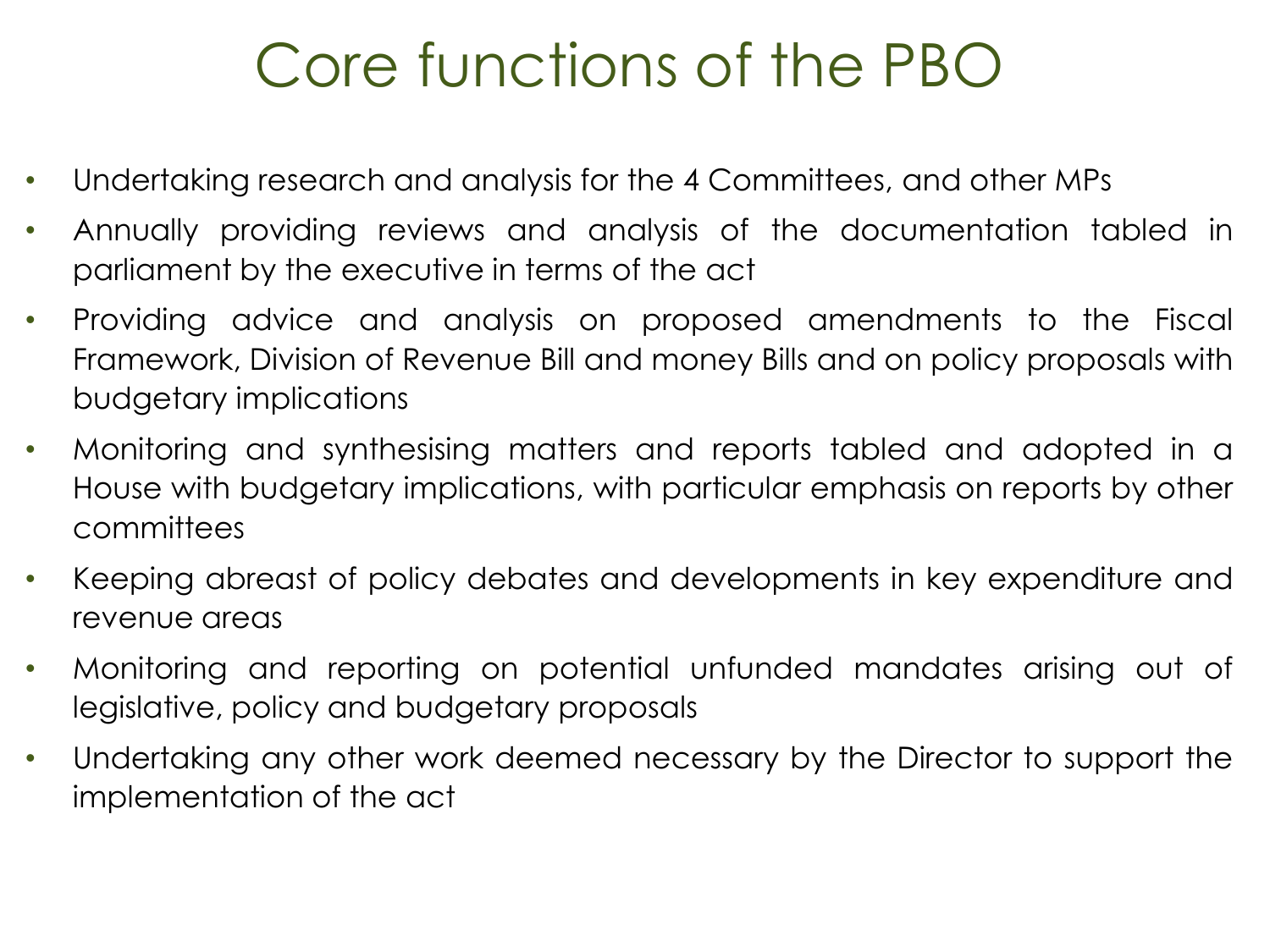| <b>Outputs for Committees</b>                                                | <b>Description of the Output</b>                                                                                                                                                                                                                                                                                                                                                                                                                                                                                                       |
|------------------------------------------------------------------------------|----------------------------------------------------------------------------------------------------------------------------------------------------------------------------------------------------------------------------------------------------------------------------------------------------------------------------------------------------------------------------------------------------------------------------------------------------------------------------------------------------------------------------------------|
| <b>Pre-Budget and Pre-MTBPS</b><br><b>briefs</b>                             | Provides analysis to Parliament about the status of the economy and public<br>finance and government performance before the presentation of the National<br>Budget (February) and Medium Term Budge Policy State (October);                                                                                                                                                                                                                                                                                                            |
| <b>Budget and MTBPS analysis</b>                                             | Subsequent to the presentation by the Minister of Finance and before Parliament<br>adopt or amend or reject the budget and MTBPS proposals, the PBO provides<br>analysis on economic and fiscal issues to be take into account;                                                                                                                                                                                                                                                                                                        |
| <b>Policy Analysis including</b><br><b>National Development</b><br>Plan-     | Several analysis on the implementation of the National Development Plan, vision<br>2030 (NDP) in terms of content, context and progress made with the<br>implementation.                                                                                                                                                                                                                                                                                                                                                               |
| <b>Quarterly Economic and</b><br><b>Fiscal Briefs</b>                        | Quarterly Economic Brief, the PBO provides parliament with an analysis of the<br>economic outlook as the economic performance affects public finances outlook.<br>Fiscal Brief appraise MPs on the status of the of government's performance in<br>relation to the budget allocated, and these updates are given within six months<br>(pre-MTBPS) of the financial year and just after the end of a financial year.                                                                                                                    |
| In-year revenue forecast<br>and Forecast Audits                              | In-year revenue forecast, within the first six months of the financial year, PBO<br>provides an estimate of whether government revenue targets for that year will be<br>realised. The PBO estimates are based on historic trends and including first five<br>months of the year's outcomes being forecasted. Forecast Audits, annually<br>provides an analysis of the government growth estimates. This analysis gives<br>indications of the likelihood of realising forecasted growth given historic<br>performance of the forecasts. |
| <b>Briefs on Taxation and</b><br><b>Revenue Matters</b>                      | On request from finance committees, PBO provides an analysis of taxation<br>proposals made during the budget reviews. E.g. Digital Economy and Tax Policy<br>considerations, VAT Increase brief, Base Erosion and Profit Shifting Brief and etc.                                                                                                                                                                                                                                                                                       |
| <b>Research and Analysis</b><br><b>Requests from Committees</b><br>5/19/2021 | During the financial year Committees may request an analysis on a particular issue<br>with public finance implication. E.g., Votes budget analysis, SOEs financial<br>analysis, Electricity generation technology choices: Costs and considerations,<br>Public Sector Wage Bill, Free Fee HE Costing Analysis, Business incentives for<br>development and etc.                                                                                                                                                                         |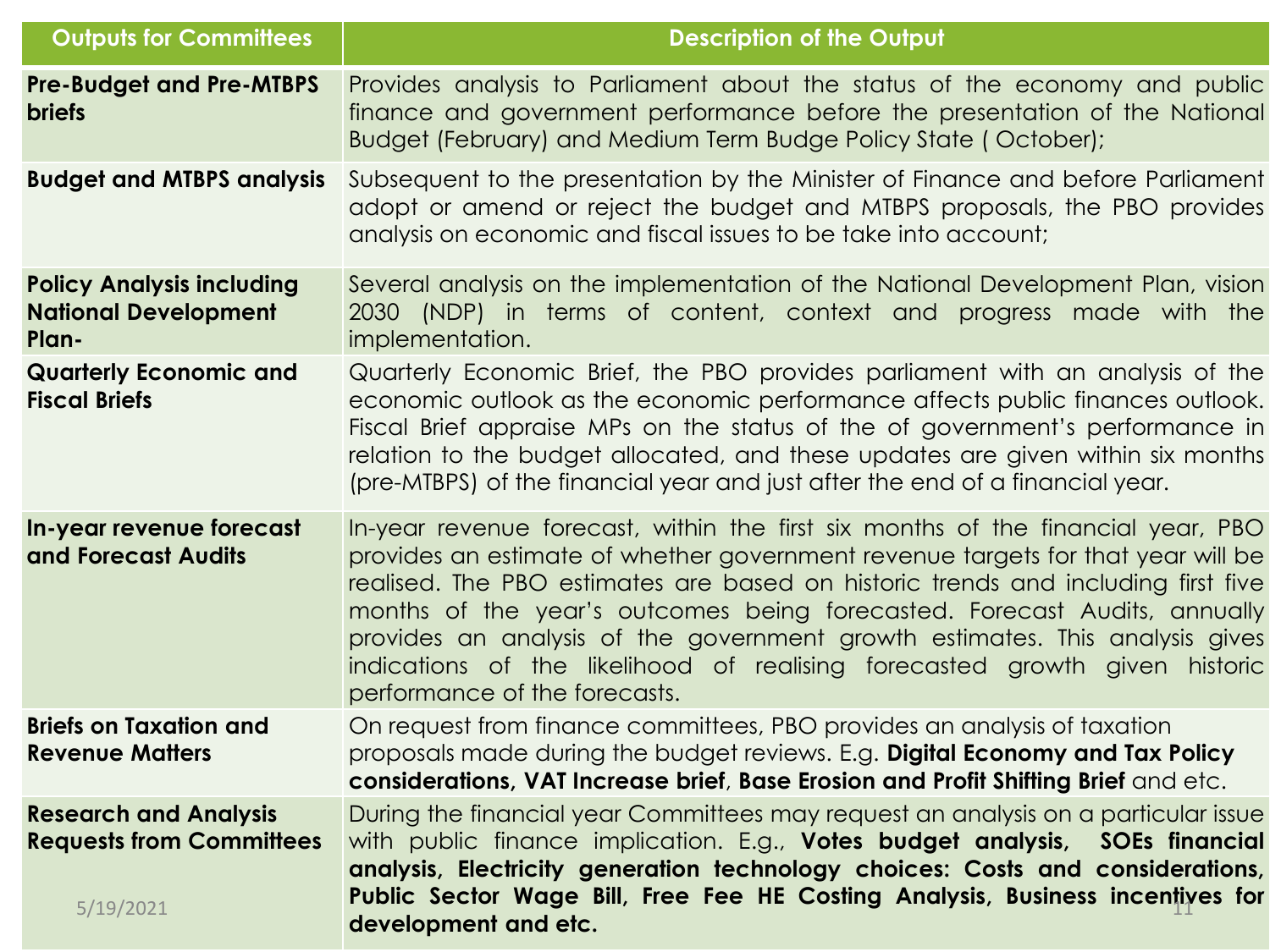# PBO Work Flow Process

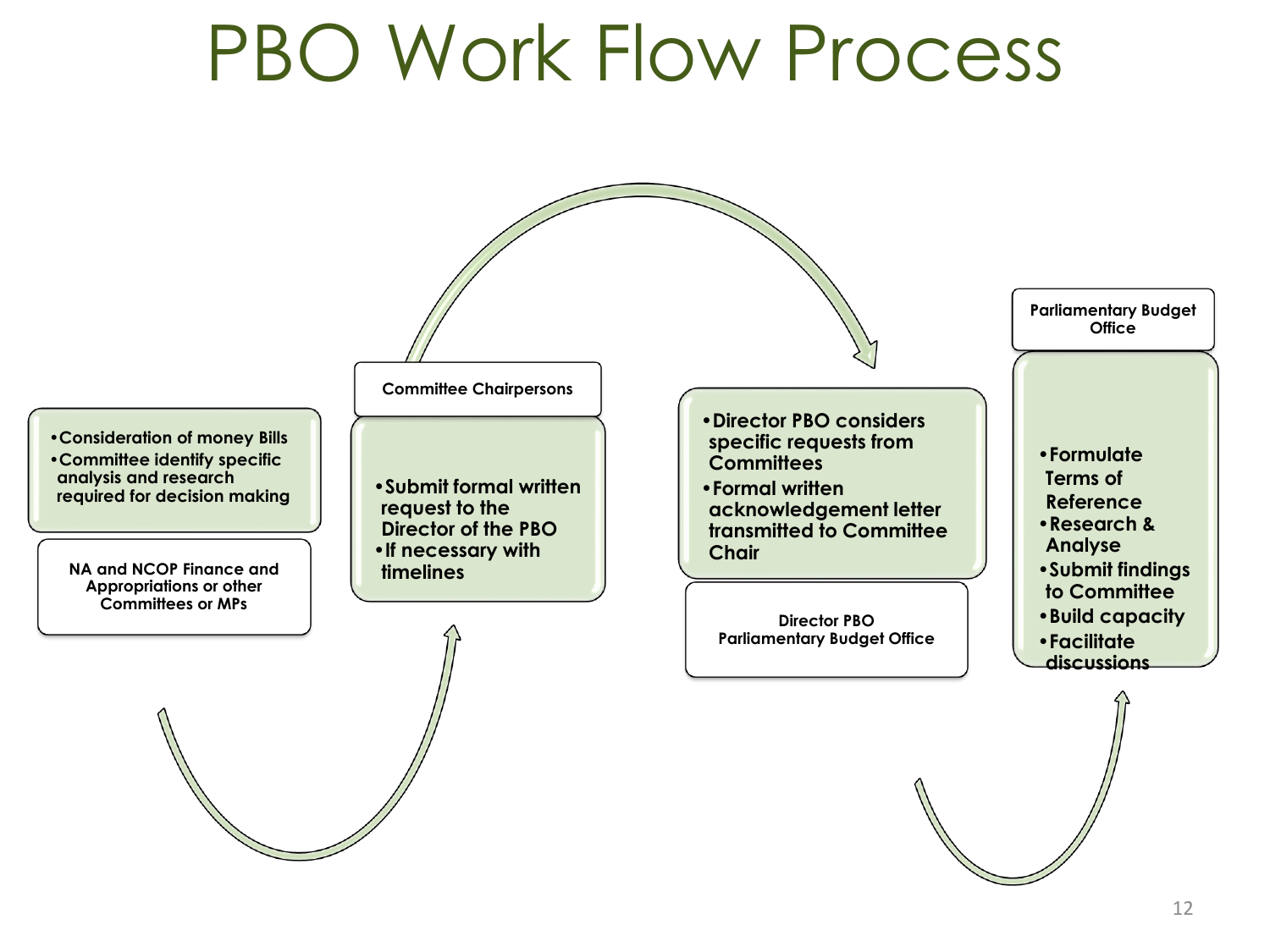### Strategic Considerations for Research and Analysis

- Fiscal Policy: Fiscal consolidation and efficiency measures
	- The effectiveness of efficiency measures
	- Risks
	- Debt
	- Capital spending
	- Expenditure trends
- Strategic direction: NDP and SONA
	- Policy expenditure priorities
	- Shift in expenditure per function
- Government service delivery development
- Economic performance: The budget depends on the economy to generate the resources to finance expenditure
	- Forecast audits of the growth rate
- Topical from risks: Credit rating, wage bill, infrastructure spending and performance, SOEs and contingent liabilities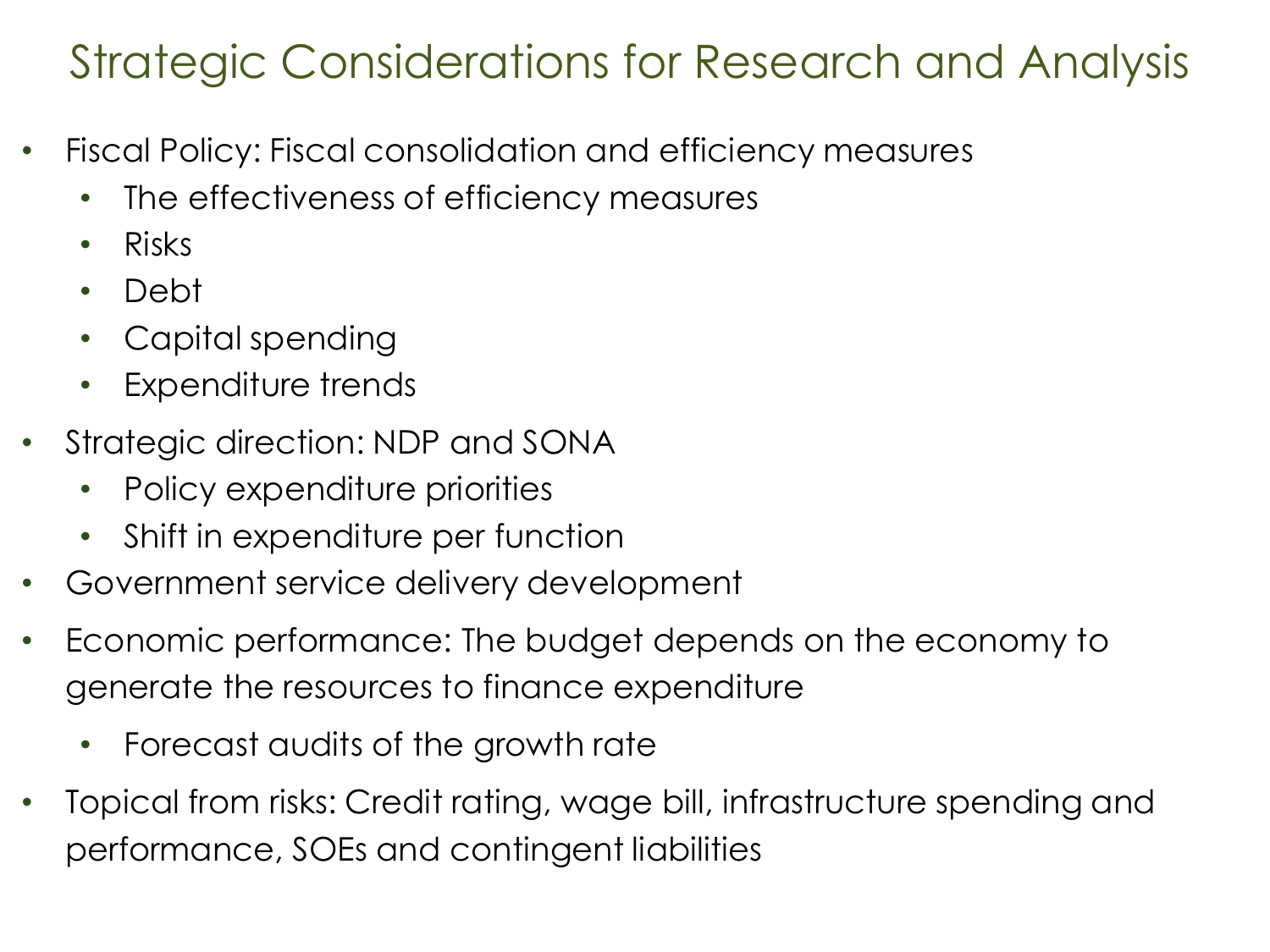### PBO-2021Budget Analysis

- Budget proposal provide for spending increase for consultants than employees, 3.7 per cent vs 1.5 per cent
- Direct budgetary interventions to grow aggregate demand & drive investment, jobs & growth is not visible in the budget proposals
- Key components of government's approach are off-budget, these include structural reforms and a fund to leverage private infrastructure investment
- More unemployment, poverty and inequality have increased the risk of social and political instability
- Expansionary fiscal and monetary policy can be used in a mutually reinforcing way to boost Aggregate Demand
- Adjustment of the personal income taxation brackets by 5 per cent, will ensure that taxpayers continue to pay tax liability similar or slightly lessor than the 2020/21 financial year
- Tax increase, previously announced, amounting to R40 billion over four years has been withdrawn to support households, businesses and the economy
- Lowering the corporate income taxation rate or giving taxation relief does not always lead to increasing investment levels, but government investment in the economy has potential to crowd-in private investment
- Large and persistent increases in budget deficits resulting in higher debt and debtservice costs – compromise the sustainability of the public finances
- Eskom guarantees, which constitutes the largest exposure at 77.2 per cent guarantees, decreased by R10.1 billion due to maturing guaranteed debt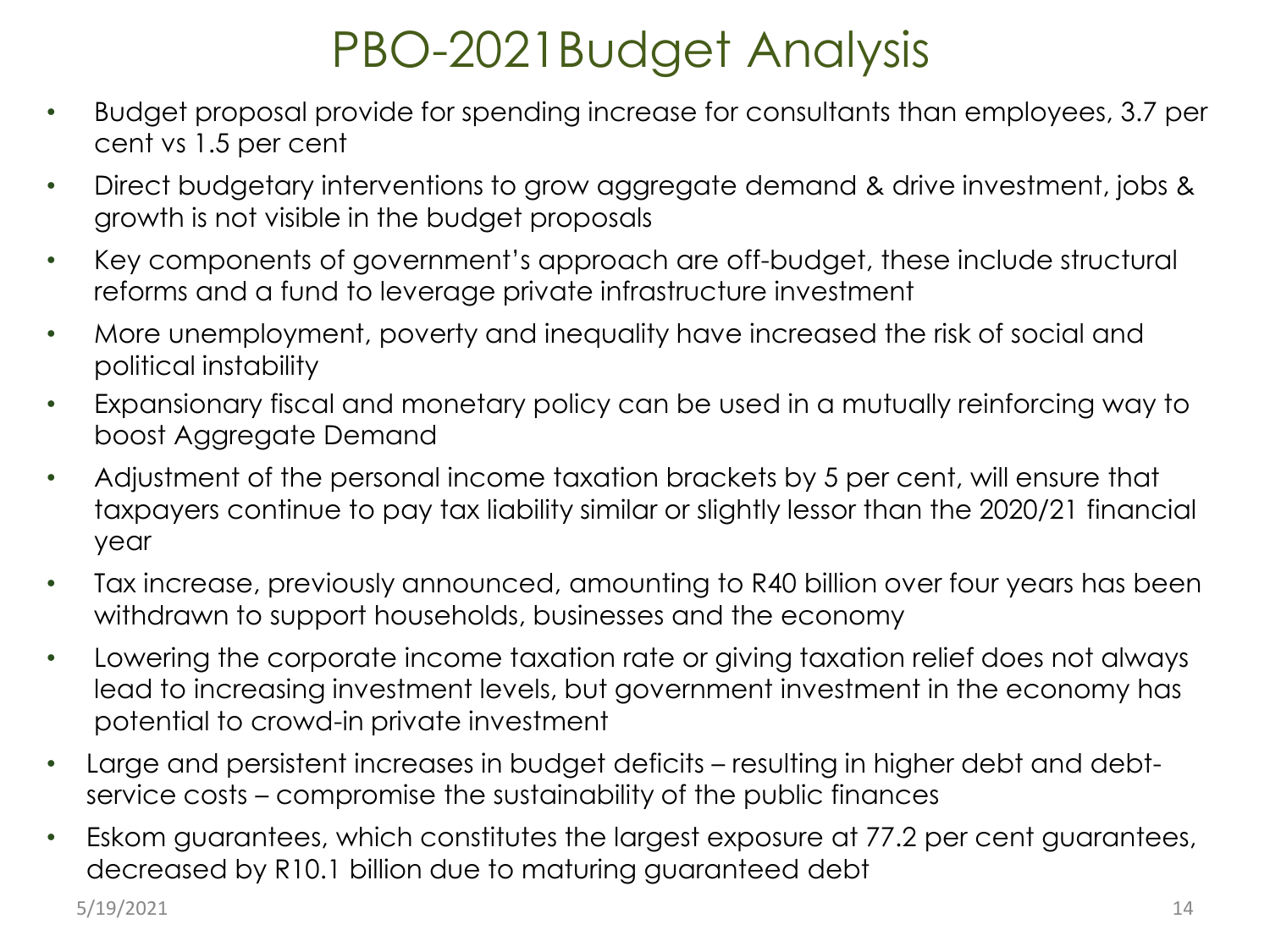## Key Consideration for NCOP

- Mid-March 2021 PBO planning session to take into account NCOP Strategic Outcomes
- PBO to support NCOP Committees on specific research and analysis on request
- Opportunity for NCOP Committees to engage more with the PBO Research and Analysis
- PBO research and analysis data sources and working with other entities within oversight;
	- Treasury and Entities
	- Office of the Auditor General
	- Statistics South Africa
	- Department of Planning Monitoring and Evaluation
	- Department of Cooperative Governance and Traditional Affairs
	- Department of Public Enterprises (SOE)
- PBO to focus on the budget outcomes in the society and the economy, e.g. effect on households and poverty, inequality and unemployment (investment)
- Usefulness of information provide by government to ensure oversight envisage in the Constitution of the Republic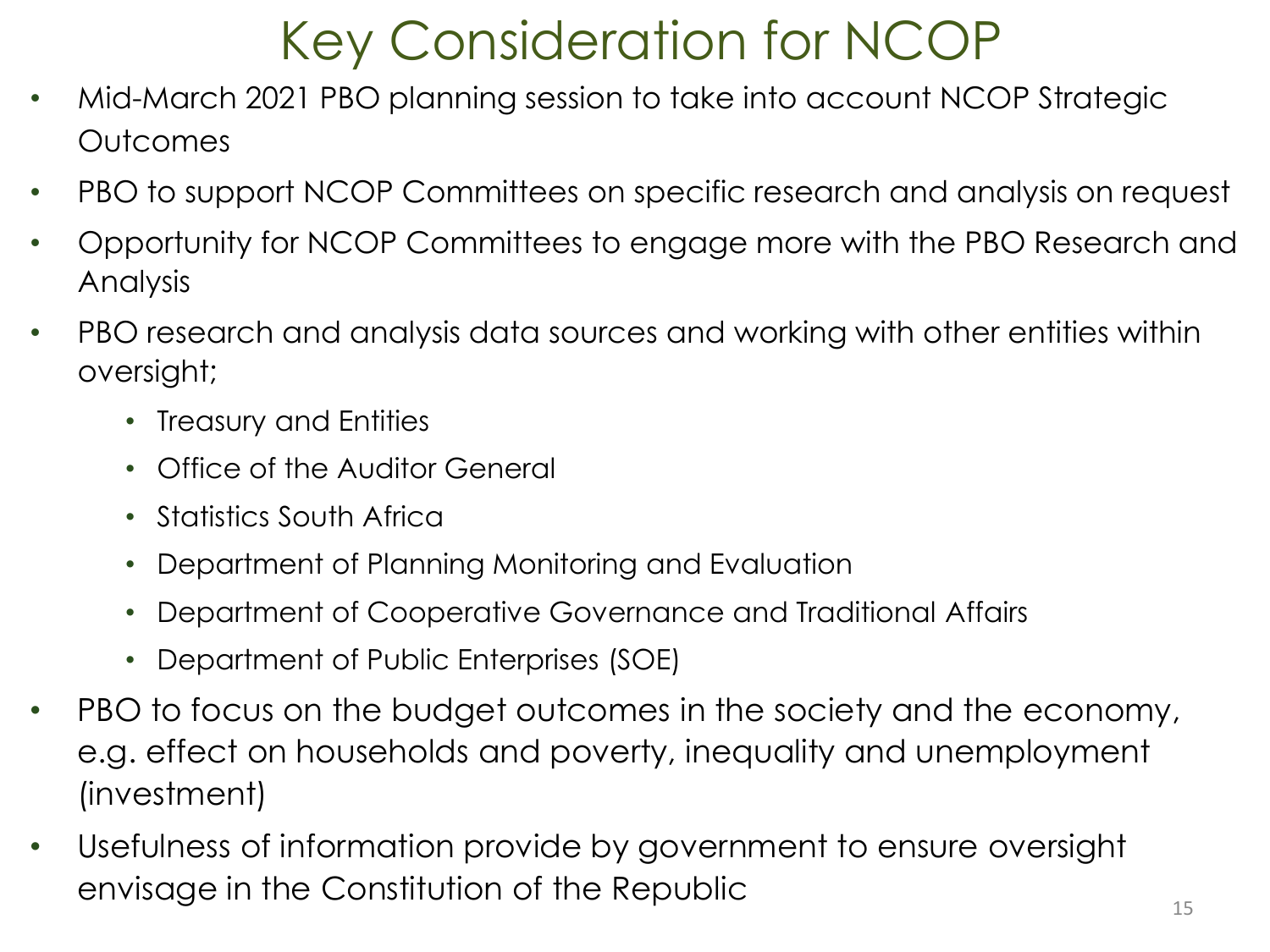## Thank you Dr Dumisani Jantjies PBO Director

Tel: +27 403 2360

Fax: +27 402 3153 and Fax-to-Mail: +27 086 718 2531

Email: [pboinfo@parliament.gov.za](mailto:pboinfo@parliament.gov.za)

Website: [https://www.parliament.gov.za/parliamentary](https://www.parliament.gov.za/parliamentary-budget-office)budget-office

### **Location**

4th Floor, Parliament Towers 103-107 Plein Street